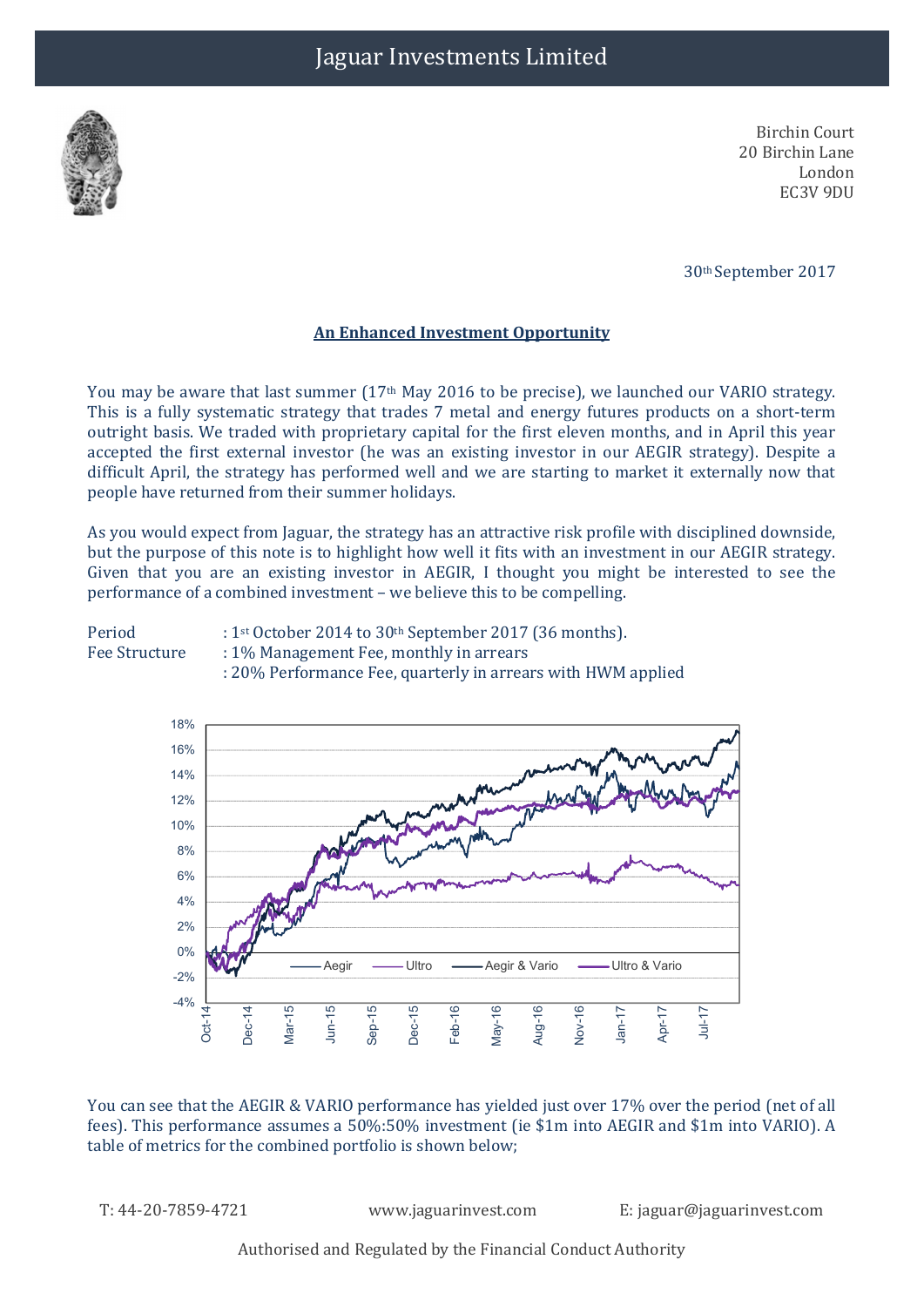## Jaguar Investments Limited



| <b>Inception-Date</b>     | 17.35%    | Average Year         | 4.16%    |
|---------------------------|-----------|----------------------|----------|
| <b>Compound RoR</b>       | 5.48%     | <b>Best Year</b>     | 10.97%   |
| Volatility                | 3.15%     | <b>Worst Year</b>    | 0.01%    |
| <b>Average Day</b>        | 0.02%     | Average Up Year      | 4.16%    |
| <b>Best Day</b>           | 0.58%     | Average Down Year    | $0.00\%$ |
| <b>Worst Day</b>          | $-0.51%$  | Win %age             | 66.7%    |
| Average Up Day            | 0.13%     | Average 3mth         | 1.43%    |
| <b>Average Down Day</b>   | $-0.11%$  | Best 3mth            | 5.32%    |
| Win %age                  | 55.3%     | Worst 3mth           | $-1.38%$ |
| Max Margin                | 9.51%     | Average 12mth        | 5.04%    |
| Average Margin            | 3.74%     | Best 12mth           | 12.71%   |
| Max Daily Draw            | $-1.86%$  | Worst 12mth          | 0.83%    |
| <b>Max Monthly Draw</b>   | $-1.50%$  |                      |          |
| <b>Average Month</b>      | 0.45%     |                      |          |
| <b>Best Month</b>         | 2.66%     | <b>SHARPE RATIO</b>  | 1.71     |
| Worst Month               | $-0.99\%$ | <b>SORTINO RATIO</b> | 1.21     |
| <b>Average Up Month</b>   | 0.91%     | <b>CALMAR RATIO</b>  | 3.66     |
| <b>Average Down Month</b> | $-0.59%$  | <b>SKEWNESS</b>      | 0.35     |
| Win %age                  | 69.4%     | <b>KURTOSIS</b>      | $-0.17$  |

As above, we believe this to be a robust investment strategy. Highlights include the low drawdown (daily and monthly), low volatility and low margin requirement.

We would be pleased to talk to you in more detail if you think this might be of interest to you.

Kind regards

Colin O'Neill, Director

T: 44-20-7859-4721 www.jaguarinvest.com E: jaguar@jaguarinvest.com

Authorised and Regulated by the Financial Conduct Authority